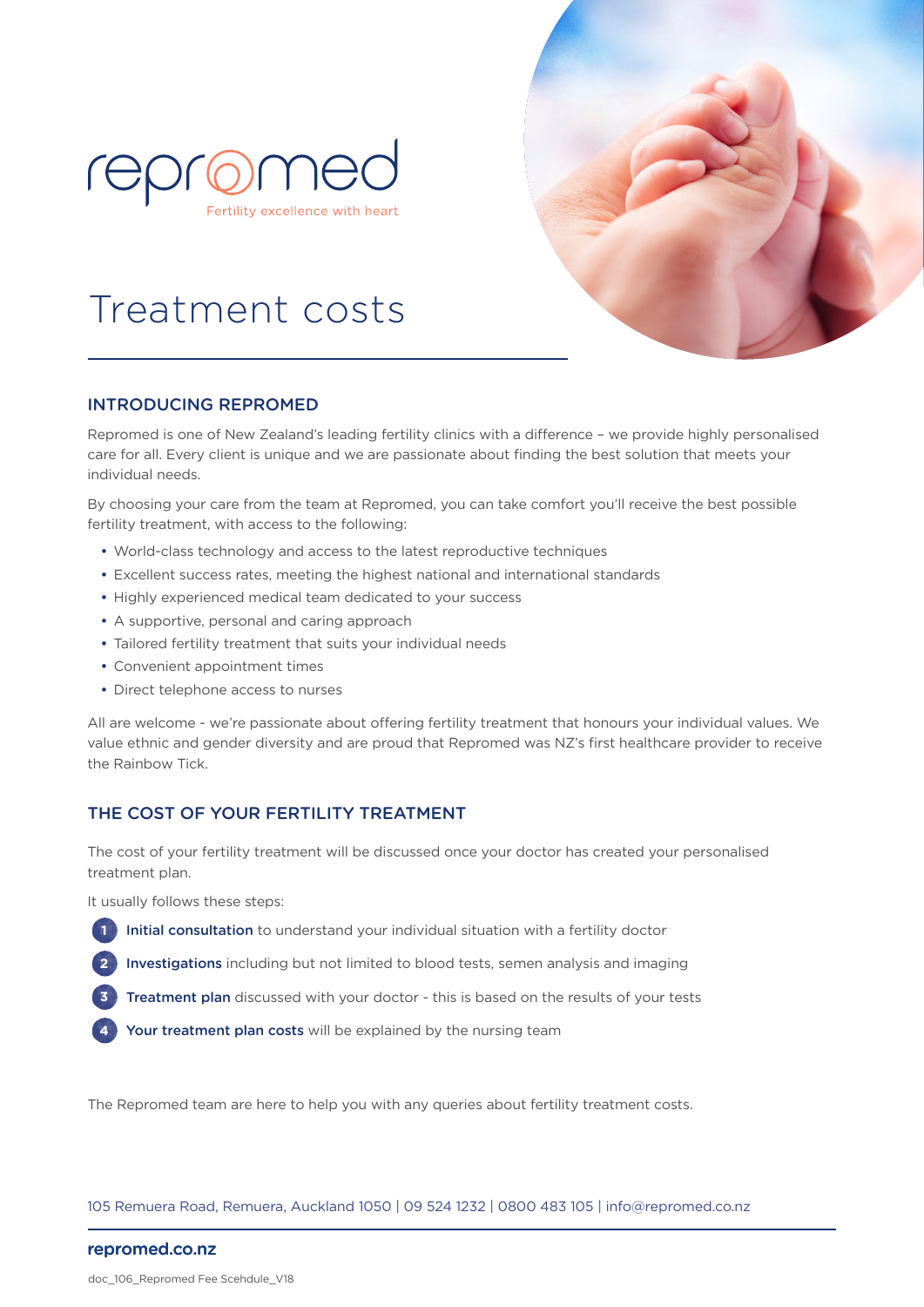# Fertility treatment costs

Fertility treatments are personalised to suit each client's individual needs. The costs outlined are a guide only. For details of all these treatment options, you'll find a comprehensive overview in the Journey Planner provided to you with your treatment plan. Please make sure you're referring to the current version of costs (on the Repromed website), prices are reviewed annually but can be subject to change without notice. **Please note that medication costs are priced separately from treatment costs. This is because everyone has a unique requirement based on many factors and ensures you don't pay for more than you need.**

# A. CONSULTATIONS

You'll initially meet with your Repromed fertility doctor, who will discuss your recommended treatment plan based on your individual situation and will explain which further consultations may be necessary.

| Initial doctor consultation                                                                                                           | \$325         |
|---------------------------------------------------------------------------------------------------------------------------------------|---------------|
| Short follow-up doctor consultation<br>(This is to discuss results or questions from the initial consultation. Limited to 10 minutes) | \$135         |
| Follow-up doctor consultation                                                                                                         | \$210         |
| Counselling consultation when not included in a treatment cycle                                                                       | \$185         |
| Initial genetic counselling                                                                                                           | S26C          |
| Initial genetic counselling with test ordered                                                                                         | \$360         |
| Genetic counselling - follow up                                                                                                       | \$210         |
| Initial dietitian consultation (60 - 90 minutes)                                                                                      | \$195         |
| Follow up dietitian consultation (30 - 60 minutes)                                                                                    | $$100 - $142$ |
| Non-attendance fee without notice<br>(Note we require 24 hours' notice, if you need to cancel or change an appointment)               | 5130          |

## B. INVESTIGATIONS

Before you begin treatment, there may be a number of investigative tests that need to be carried out. These may include the following:

| <b>Sperm-Related Tests</b> |  |  |
|----------------------------|--|--|
|----------------------------|--|--|

| Semen analysis including a MAR anti-sperm antibody test and strict morphology assessment |  |
|------------------------------------------------------------------------------------------|--|
| Semen analysis with trial sperm wash                                                     |  |
| Semen analysis and sperm freezing (excludes storage fees)                                |  |
| Sperm chromatin structure assay (SCSA), excluding semen analysis                         |  |
| Sperm chromatin structure assay (SCSA), including semen analysis                         |  |

|                                                            | Egg-Related lests |          |
|------------------------------------------------------------|-------------------|----------|
| Anti-Mullerian Hormone (AMH) blood test (pay lab directly) |                   | Lab cost |

### repromed.co.nz

Egg-Related Tests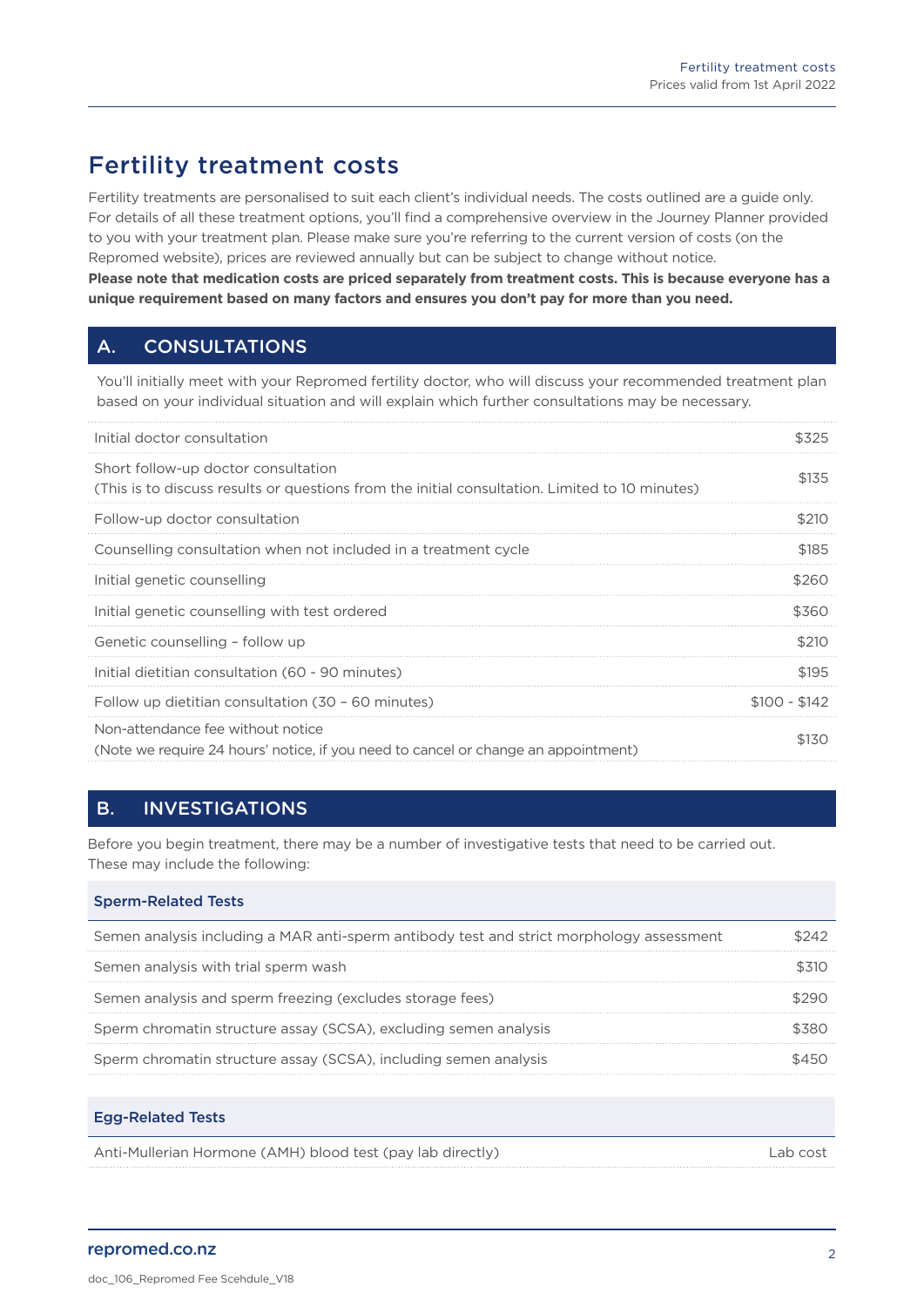$\overline{O}$ 

### C. TRACKED CYCLE AND OVULATION INDUCTION

Often the starting point of your fertility journey will be to track (monitor) your cycle with blood tests and scan to indicate when is your most fertile time for intercourse. Additionally, it may sometimes be necessary to stimulate the ovaries with oral tablets to produce one or more follicles for ovulation to occur which is called Ovulation Induction. Please note there are no refunds available for the cycles listed below if discontinued. *Refer to our OI, IUI Journey Planner for more details.* 

### Ovulation Induction (OI) with oral medication

| • Ovaries stimulated with Letrozole or Clomiphene tablets<br>Monitored with minimal blood tests and scan<br>$\bullet$                                               | \$420   |
|---------------------------------------------------------------------------------------------------------------------------------------------------------------------|---------|
| Ovulation Induction (OI) with injectable medication                                                                                                                 |         |
| Ovaries stimulated with injectable FSH (follicle stimulating hormones also known as<br>$\bullet$<br>Gonadotropins)<br>• Monitored with minimal blood tests and scan | \$1,785 |
| <b>Tracked cycle</b>                                                                                                                                                |         |
| • Monitored with several blood tests and up to 2 scans                                                                                                              | \$530   |
| <b>INTRAUTERINE INSEMINATION USING PARTNERS SPERM</b><br>D.                                                                                                         |         |

IUI is essentially a tracked cycle (outlined above) plus a procedure where washed sperm is placed directly into the uterus at the most fertile time in the cycle. Refer to our OI, IUI Journey Planner for more details. *Note if IUI with donor sperm is required, please refer to the separate Donor Fee Schedule.*

### Each cycle includes:

| • Ovarian oral stimulation medication if required<br>• Monitored cycle with blood test and scan<br>• One optional counselling session included for every 3 cycles<br>• One post-cycle review with your doctor after 3 cycles or early pregnancy<br>monitoring up to 7 weeks<br>IUI refunds |                             |  |
|--------------------------------------------------------------------------------------------------------------------------------------------------------------------------------------------------------------------------------------------------------------------------------------------|-----------------------------|--|
| Sometimes things don't go to plan and your IUI treatment may be discontinued. In this event,<br>you may be entitled to a partial refund as outlined below.                                                                                                                                 |                             |  |
| If the IUI cycle:                                                                                                                                                                                                                                                                          | You'll receive a refund of: |  |

| • is cancelled prior to sperm preparation                    | +\$1362   |
|--------------------------------------------------------------|-----------|
| • is stopped after sperm preparation and before insemination | $+$ \$810 |

## E. IVF TREATMENTS

In-vitro fertilisation (IVF) cycles require the ovaries to be stimulated with injectable medication to produce multiple follicles. The growth of the follicles are monitored with several blood tests and scans and the eggs are collected. The eggs are then inseminated with the sperm in the laboratory to make an embryo. If successful, the resulting fertilised embryo/s are then transferred back to the uterus or frozen for transfer at a later date. Refer to our IVF Journey Planner for more details. At Repromed we offer different types of IVF cycles, depending on your personal situation, as outlined below.

### repromed.co.nz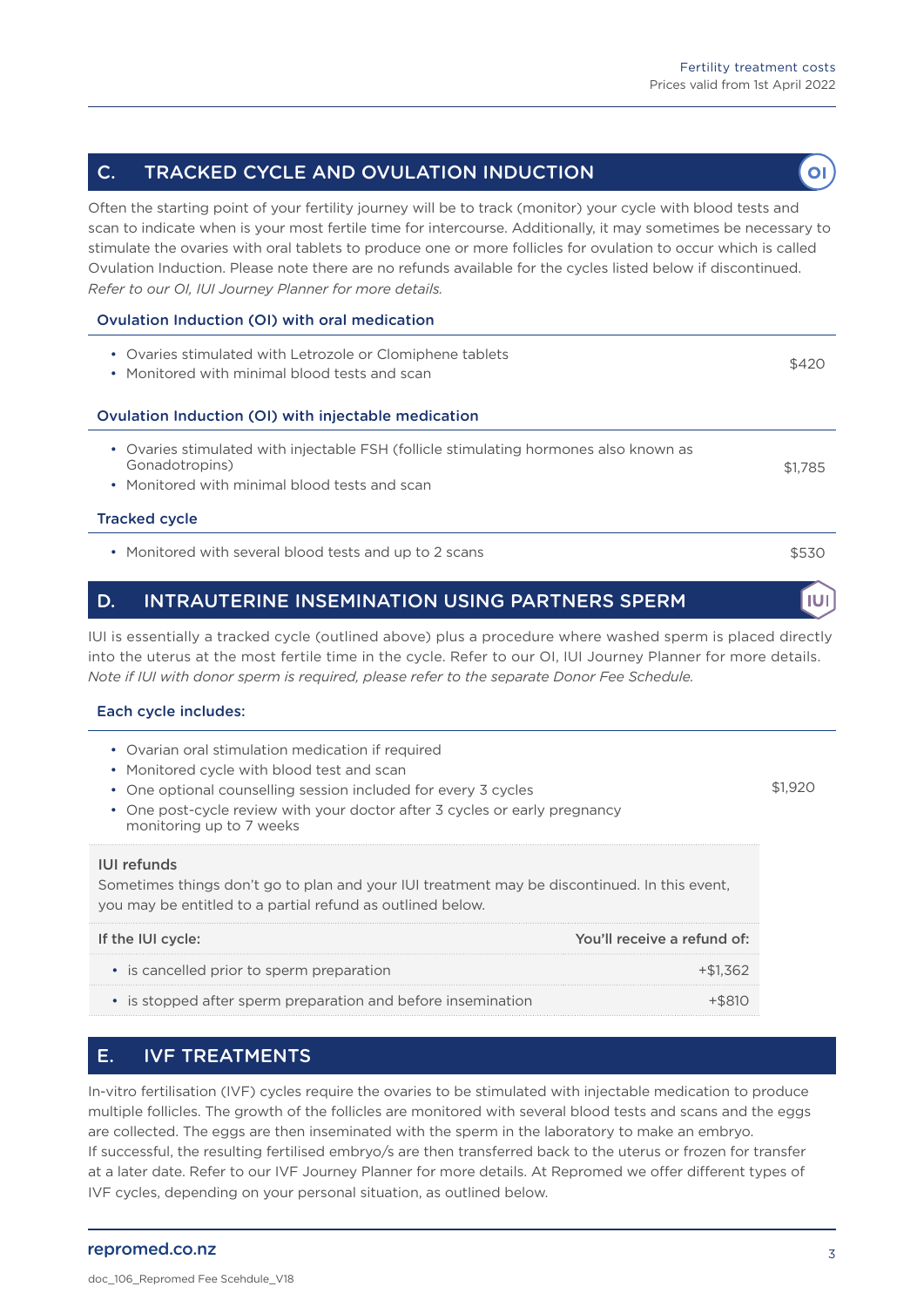Please note that the below costs **exclude**:

- Medications approx. \$3,570 to \$5,650. Your doctor will advise the medication required, the costs are outlined in the Medication cost schedule
- Add-on's: additional recommended treatments section H
- Donor sperm, eggs or embryo *please see separate donor cost schedule*

### 1. IVF cycle

Often called Standard IVF, this cycle is carried out when the sperm quality is normal. The eggs have sperm added to the culture dish and left to fertilise naturally overnight.

 $$9,460$ (+ medications)

#### This cycle includes:

- Monitoring with blood tests and scans
- Embryo culture
- A fresh embryo transfer including Embryo Glue®, (see note on Freeze Only Cycle below)
- Embryo freezing and storage for 12 months (where applicable)
- One post-cycle review with your doctor or early pregnancy monitoring up until 7 weeks
- Two optional counselling sessions

#### Cycle refunds

Sometimes things don't go to plan and your treatment cycle may not proceed for a variety of reasons. In the event of a discontinued cycle you may be entitled to a partial refund as outlined below.

| If the IVF cycle:                                                                                      | You'll receive a refund of: |
|--------------------------------------------------------------------------------------------------------|-----------------------------|
| • is stopped before first blood test                                                                   |                             |
| • is stopped before egg collection                                                                     |                             |
| • has no eggs at egg collection                                                                        |                             |
| • has no fertilisation the day after egg collection                                                    |                             |
| • has no embryos transferred or frozen (excludes PGT-A cycles)                                         |                             |
| • results in a Freeze Only Cycle* where all high-quality embryos<br>are frozen (excludes PGT-A cycles) |                             |

#### \*Freeze Only Cycle

Approximately 1/3 of women/people undergoing IVF, are recommended against having a fresh transfer during the same IVF cycle. This is to reduce the risk of potential health concerns or optimise the chance of success. In these cases all embryos that develop to the Day 5 or 6 stage and fit the selection criteria will be frozen and stored for use in a subsequent cycle (see cost above). The costs of this subsequent thaw cycle is outlined below in the Frozen Embryo Transfer (FET) section 4.

### 2. IVF cycle + sperm microinjection (ICSI)

The addition of sperm microinjection also known as ICSI (Intra-cytoplasmic Sperm Injection) is required when the sperm quality is below the standard required for standard IVF. Eggs are prepared by the embryologists and then injected with a single sperm.

\$12,055 (+ medications)

#### This cycle includes:

- All the aspects of a standard IVF cycle, as outlined above (Section E.1.)
- Plus ICSI procedure (which is additional \$2,595 vs standard IVF cycle)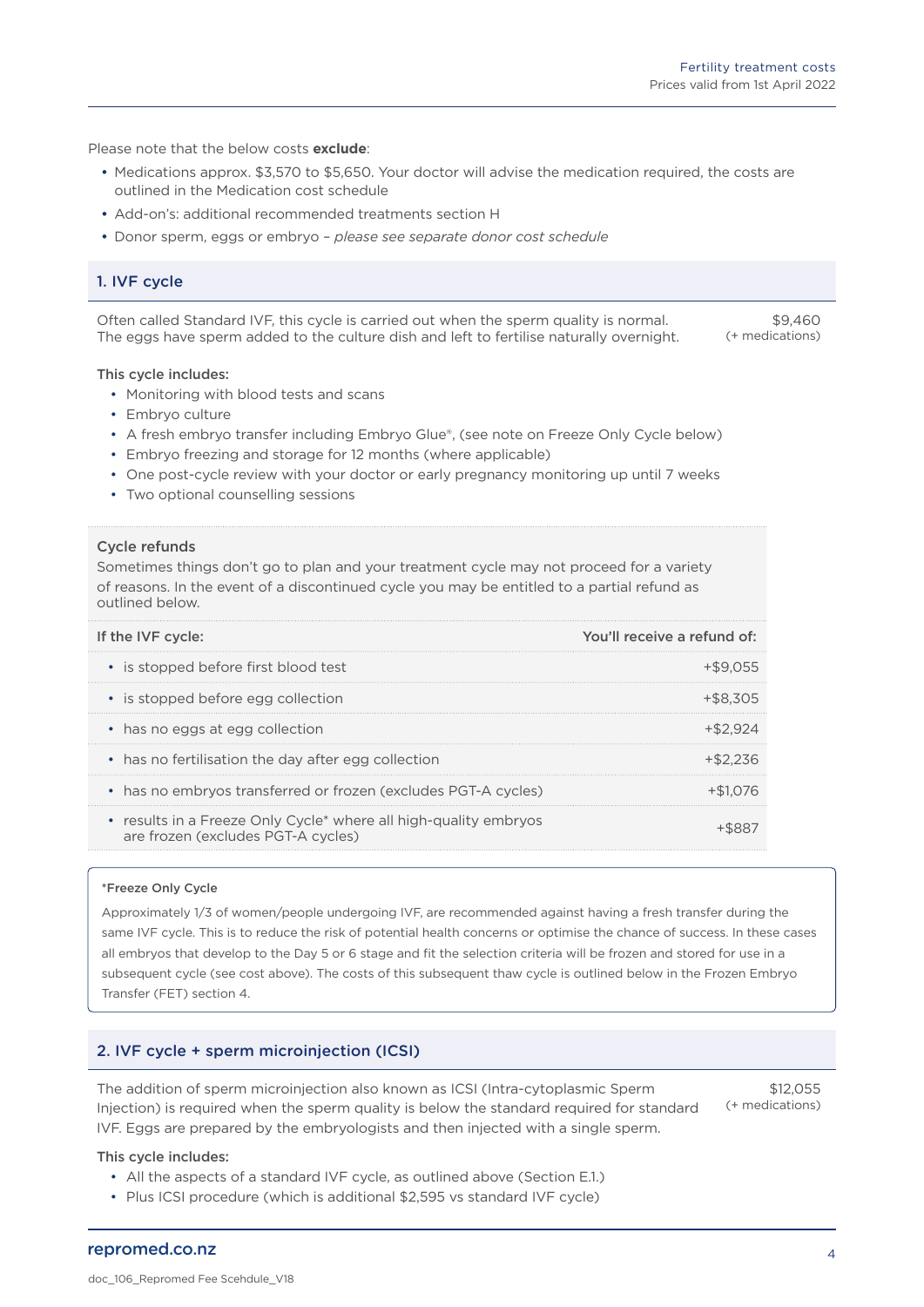# 3. IVF cycle + PGT-A genetic testing (EmbryoSelect)

Pre-implantation Genetic Testing for Aneuploidies (also known as PGT-A, PGS or EmbryoSelect), is available for those that want to know which of their embryos have a normal number of chromosomes. The cycle involves screening embryos for chromosomal defects during an IVF or ICSI cycle and embryos with the correct number of chromosomes can then be selected for transfer. Additional costs for the genetic analysis is based on the number of embryos tested. There is no fresh transfer in these cycles and embryos are transferred in an FET cycle (see below cost in Section 4).

This involves an IVF cycle (or IVF + ICSI cycle if required) as above, and includes:

- Monitoring with blood tests and scans
- Embryo culture
- One post-cycle review with the result of biopsy or early pregnancy monitoring up to 7 weeks
- Embryo freezing and storage for 12 months (where applicable)
- Two optional counselling sessions
- One genetic counselling post biopsy results (if recommended by your doctor)

Unfortunately, due to the significant laboratory preparation costs and administration time, we are not able to offer refunds if the biopsy doesn't go ahead on this cycle.

### **Genetic Testing costs**

You will be advised which of the following costs will be relevant to you.

| i) PGT-A (EmbryoSelect)                        | Per embryo testing: |
|------------------------------------------------|---------------------|
| • Genetic analysis per 1st, 2nd and 3rd embryo | ST 340              |
| • Genetic analysis per 4th embryo onwards      |                     |
| • Public cycle admin fee (non-refundable)      |                     |
| • Embryo thawing and re-freezing if required   |                     |

### ii) For known genetic defects:

The costs for each of these analyses varies depending on the complexity of the genetic condition. Note that some clients who are at high risk of having an affected child, may be eligible for public funding.

- PGT-M (mono-allelic single gene disorders)
- PGT- SR (chromosomal structural rearrangements)
- PGT-HLA (Human Leukocyte Antigen)

## 4. Frozen Embryo Transfer (FET) cycle

An embryo that was frozen from an IVF cycle is thawed\* and is transferred back to the uterus. This is carried out either a natural monitored cycle or a manufactured cycle (induced with medication).

\$2,285 (+ medications)

Individualised costing required upon request

### Cycle includes:

repromed.co.nz

- Monitoring with blood tests and scan
- Embryo thaw and embryo transfer including Embryo Glue®
- Two optional counselling sessions
- One post-cycle review with your doctor or early pregnancy monitoring up to 7 weeks

(+ medications + genetic testing + frozen embryo transfer)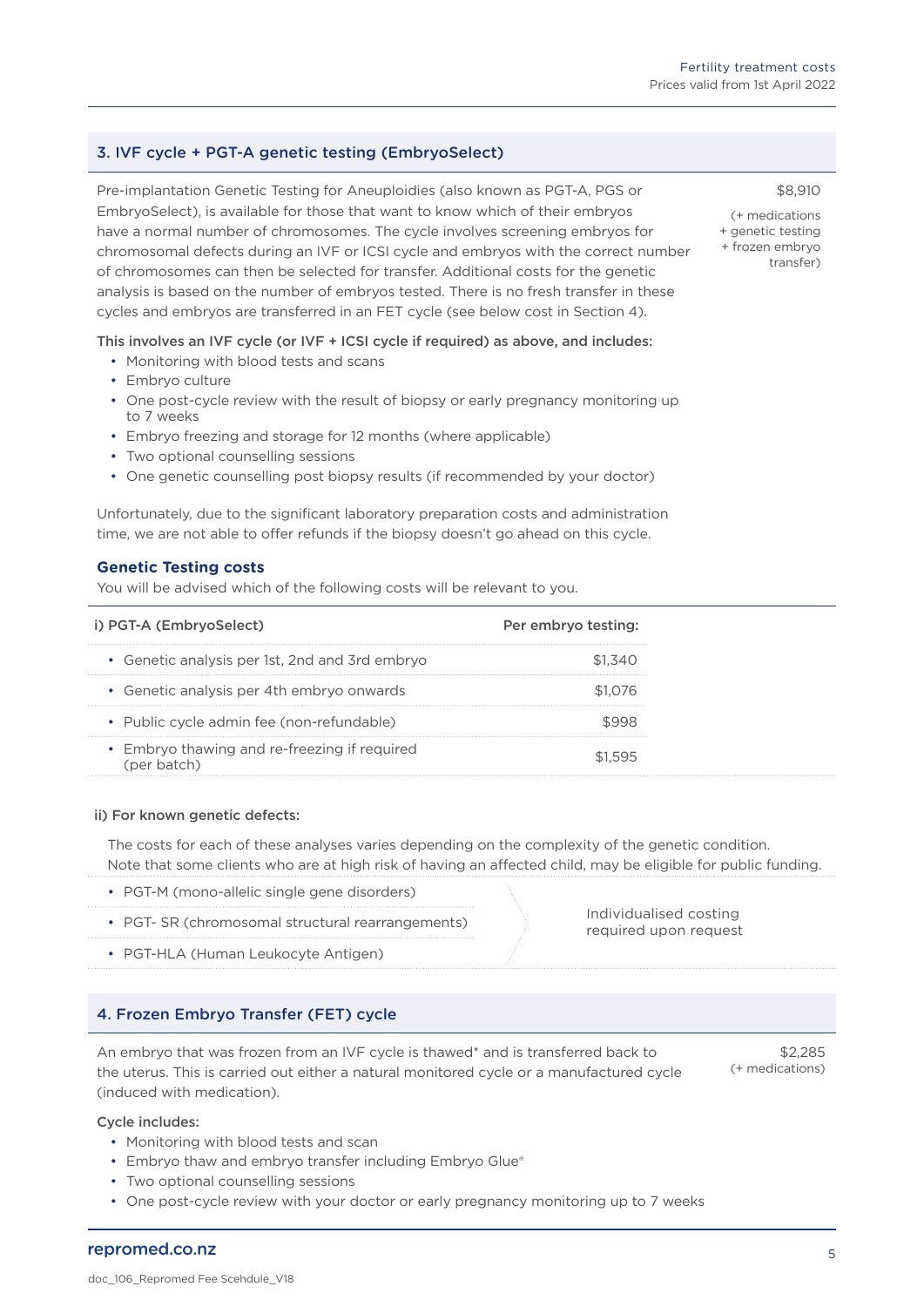(without embryo transfer)

#### FET refunds

Sometimes things don't go to plan and your FET treatment may be discontinued. In this event, you may be entitled to a partial refund as outlined below.

| If the FET cycle:                                           | You'll receive a refund of: |
|-------------------------------------------------------------|-----------------------------|
| • is stopped prior to embryo thaw                           | $+51955$                    |
| • results in no embryo survival post thaw* with no transfer |                             |

\*Note that less than approximately 5% of embryos do not survive the thaw process.

### 5. Embryo thaw and culture to day 5 or 6 (with/without embryo transfer)

When ready, there are costs associated to transfer the egg / embryo into the uterus. Cycle includes: • Monitoring with blood tests and scan (if having an embryo transfer) \$3,790 (+ medications) \$1,575

- Egg thaw
- Embryo culture
- Transfer of embryo including Embryo Glue®
- Refreeze of any surplus embryos (if applicable) and for one year of storage
- 1 x counselling session recommended
- 1 x post cycle review with doctor

### F. ELECTIVE EGG FREEZING

Egg freezing provides options for preserving fertility whether for medical or elective reasons. There are two parts to egg freezing – the egg collection and then future thawing, insemination and embryo transfer to the uterus.

Please note that the below costs **exclude**:

- Medications approx. \$3,570 to \$4,590. Your doctor will advise the medication required, the costs are outlined in the Medication cost schedule
- Add-On's: additional recommended treatments section H
- Donor sperm *please see separate Donor Fee Schedule*

### Part 1: Egg collection and freezing

This cycle involves stimulating your ovaries to produce many follicles that are monitored for growth through blood tests and scans. The eggs are collected following the egg collection process for IVF treatment. All mature eggs are frozen and securely stored for up to 10 years in one of the clinic's liquid nitrogen tanks. When ready, the eggs are thawed and fertilised (see the Part 2 costs associated for the IVF cycle required below).

Cycles include:

- Monitoring with blood tests and scans
- Egg collection
- Egg freezing and 12 months storage
- 1 x recommended counselling session
- 1 x post cycle review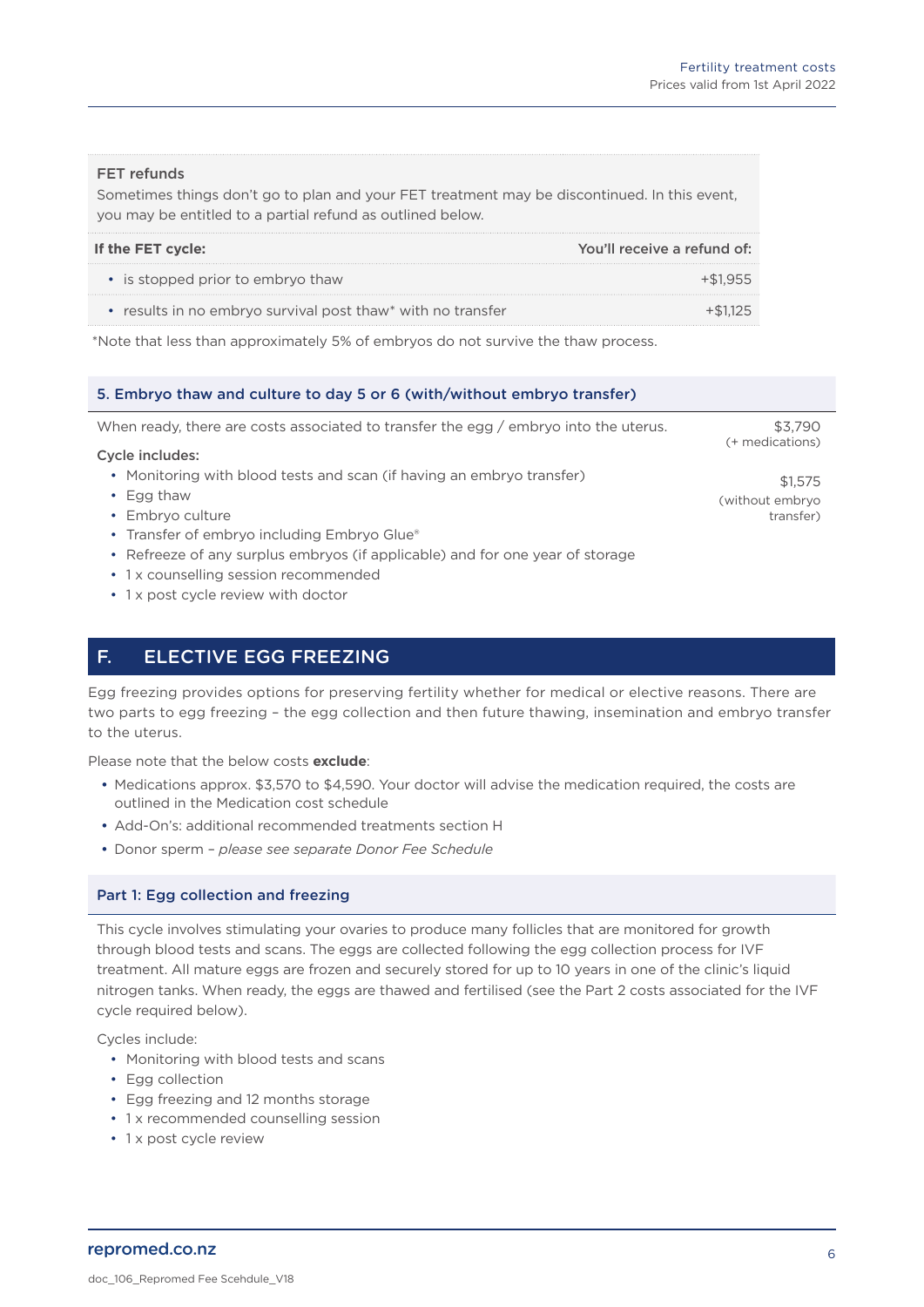#### Options:

More than one egg collection cycle may be required to provide enough eggs for a high chance of future pregnancy.

| 1. First cycle                                       | (+ medications) |
|------------------------------------------------------|-----------------|
| 2. Second cycle (within 3 months of the first cycle) | (+ medications) |
| 3. Third cycle (within 3 months of the second cycle) | (+ medications) |

| Part 2: Future egg thawing, insemination and embryo transfer                         |                            |
|--------------------------------------------------------------------------------------|----------------------------|
| When ready, there are costs associated to transfer the egg / embryo into the uterus. | \$7.535<br>(+ medications) |
| Cycle includes:                                                                      |                            |
| • Monitoring with blood tests and scan                                               | \$5,320                    |
| $\cdot$ Egg thaw                                                                     | (without embryo            |
| • Insemination using ICSI (microinjection)                                           | transfer)                  |
| Embryo culture                                                                       |                            |

- Transfer of embryo (including Embryo Glue®)
- Refreeze of any surplus embryos (if applicable) and for one year of storage
- 1 x counselling session recommended
- 1 x post cycle review with doctor

### G. ADDITIONAL SERVICES

### Storage and transportation

| Sperm, oocyte/eggs or embryo storage for 12 months                                   |  |
|--------------------------------------------------------------------------------------|--|
| Management fee to transport sperm/eggs or embryos within Auckland (+ courier cost)   |  |
| Management fee to transport sperm/eggs or embryos within greater NZ (+ courier cost) |  |
| Management fee to transport sperm/eggs or embryos outside NZ (+ courier cost)        |  |
| Genetic counselling - courier fee                                                    |  |

#### Interpreter fees

We offer a comprehensive interpreting service to ensure that those clients that are not fluent in English are fully informed and understand the fertility options. If you would like an interpreter for any consultations, please let us know so that we can book one for you.

| Booking fee                                                                              | \$50     |
|------------------------------------------------------------------------------------------|----------|
| Telephone (approximately, charged in 15 mins intervals)                                  | \$75-190 |
| Face to face per 30 minutes (approximately, charged in 15 mins intervals at a rate \$84) | \$168+   |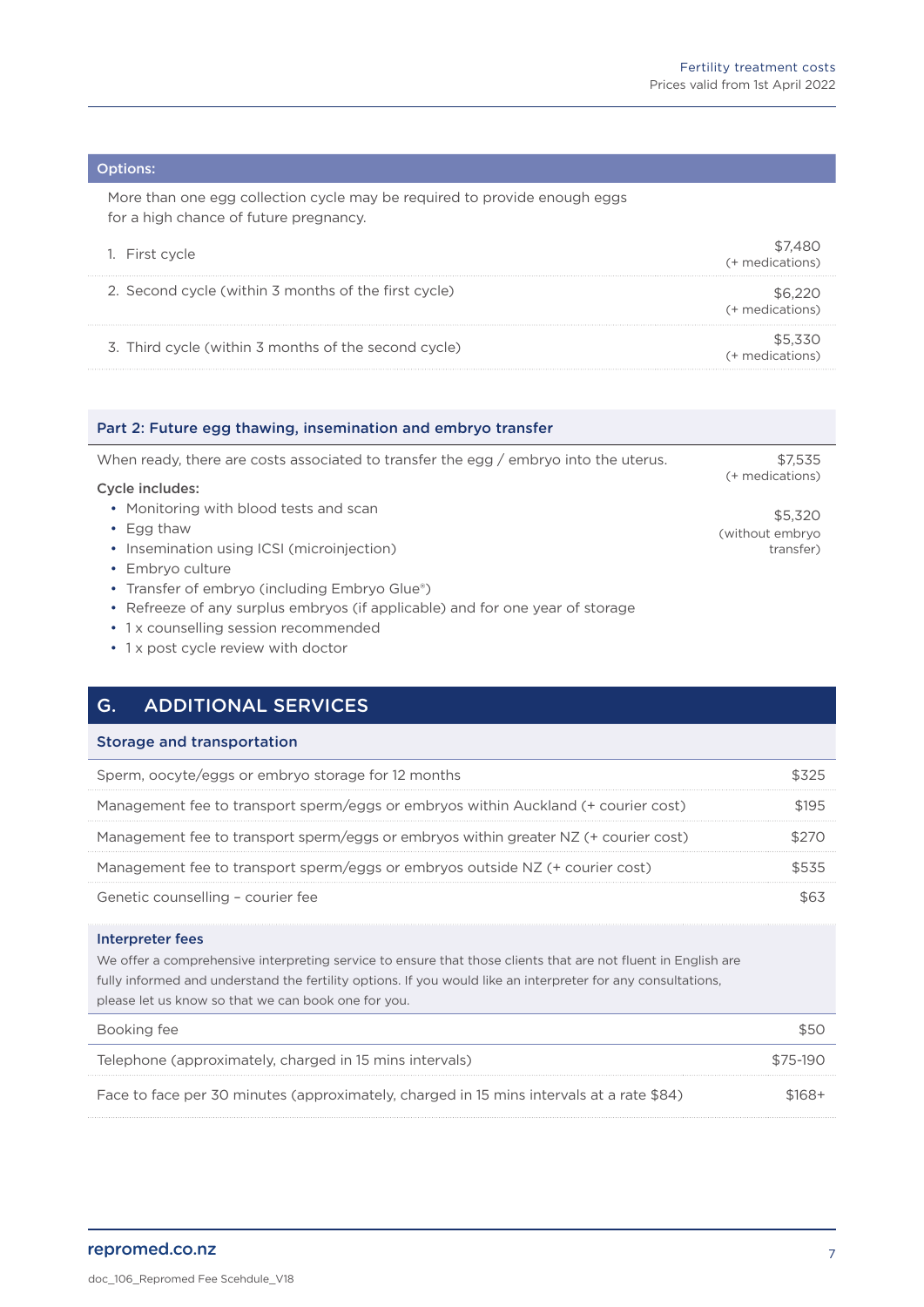| <b>Overseas surcharge</b>                                                                                                                                               |                       |
|-------------------------------------------------------------------------------------------------------------------------------------------------------------------------|-----------------------|
| Pacific Fertility Centre overseas patient surcharge (overseas IVF cycles, including 1st donor egg cycle)                                                                | \$1,985               |
| Overseas cycle management fee (FET only - after 1st cycle)                                                                                                              | \$1,660               |
| Overseas clinic patient surcharge (overseas IVF cycles, including first donor egg cycle)                                                                                | \$2,530               |
| <b>Miscellaneous</b>                                                                                                                                                    |                       |
| Surgical Sperm Recovery (TESA)                                                                                                                                          | \$1,610               |
| Recurrent pregnancy loss monitoring (up to 12 weeks)                                                                                                                    | \$1,200               |
| General anaesthetic                                                                                                                                                     | Approx, \$570 - \$850 |
| Additional IVF charge for non-residents                                                                                                                                 | \$640                 |
| Genetic carrier screening via Victorian Clinical Genetics Services (VCGS) in Australia.<br>Testing for: Cystic Fibrosis, Fragile X Syndrome and Spinal Muscular Atrophy | \$585                 |
| Early pregnancy monitoring                                                                                                                                              | \$610                 |
| Pre-treatment pipelle biopsy                                                                                                                                            | \$295                 |
| Ultrasound scan (when not part of a treatment cycle)                                                                                                                    | \$170                 |
| Courier fee (excludes sperm, eggs, embryos)                                                                                                                             | \$55                  |
| Repeat prescription fee (outside of a treatment cycle)                                                                                                                  | \$55                  |
| COVID surcharge                                                                                                                                                         | \$35                  |

## H. ADD-ON'S

We offer a range of additional techniques that are optional extras (Add-On's) to the core treatment cycle. Our team continuously assess the scientific merits, safety, value and clinical evidence of the latest medical advances, to ensure clients have access to a comprehensive range of options. It is our policy to recommend Add-On's only where a considered benefit to improved chances of pregnancy exist, based on each client's reproductive history and diagnosis.

| Endometrial Receptivity Test (ERA via Cooper) - This includes the ERA test fee.<br>courier costs, the manufactured cycle and the pipelle biopsy |     |
|-------------------------------------------------------------------------------------------------------------------------------------------------|-----|
| Intralipids Infusions                                                                                                                           | ччч |
| EMMA/ALICE analysis via Igenomix (this excludes tracking cycle, medications)                                                                    |     |
| Embryo / Blast Gen media suite                                                                                                                  |     |
| <b>HCG</b> Infusion                                                                                                                             |     |
| Artificial oocyte activation                                                                                                                    | 385 |
| Sperm stimulant media                                                                                                                           |     |
| FDA screening - Price TBC at time of booking                                                                                                    |     |

### repromed.co.nz